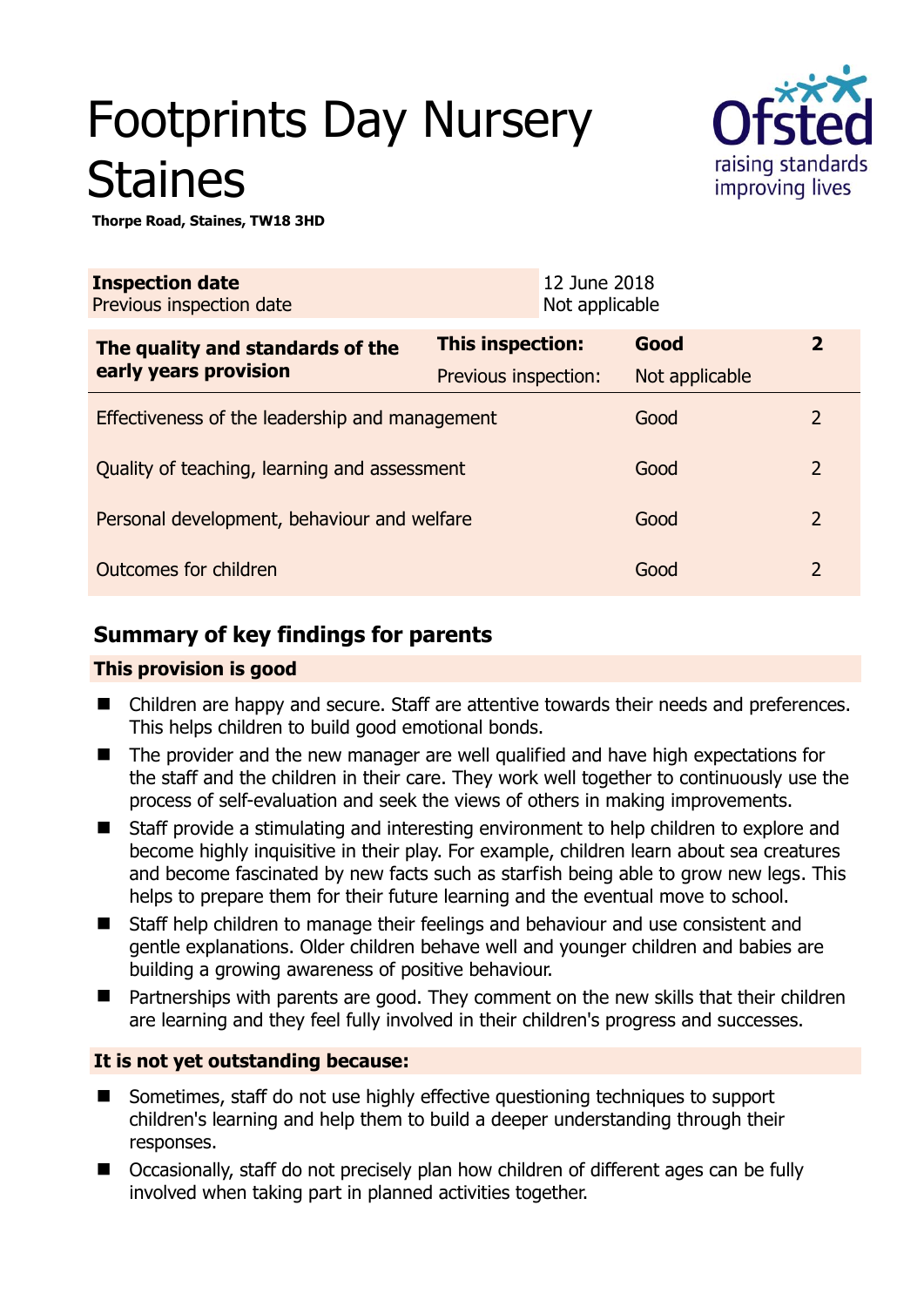# **What the setting needs to do to improve further**

## **To further improve the quality of the early years provision the provider should:**

- support staff to use questioning techniques more effectively to support children's learning
- $\blacksquare$  plan more precisely how children of different ages can be fully involved when taking part in planned activities together.

## **Inspection activities**

- The inspector had a tour of the nursery and was introduced to all members of staff. The inspector also completed a joint observation of a planned activity with the manager.
- The inspector held discussions with staff and children at appropriate times throughout the inspection. The inspector also spoke with parents and took account of their views and comments as part of the inspection.
- The inspector sampled a range of documentation, including suitability checks, staff records and children's developmental records.
- The inspector observed the teaching and interaction between staff and children and the impact these have on their learning and development.
- The inspector spoke to the provider and the manager about their use of self-evaluation and their current areas for improvement. The inspector also held discussions with staff around their safeguarding knowledge and understanding for protecting children in their care.

#### **Inspector**

Gwendolyn Andrews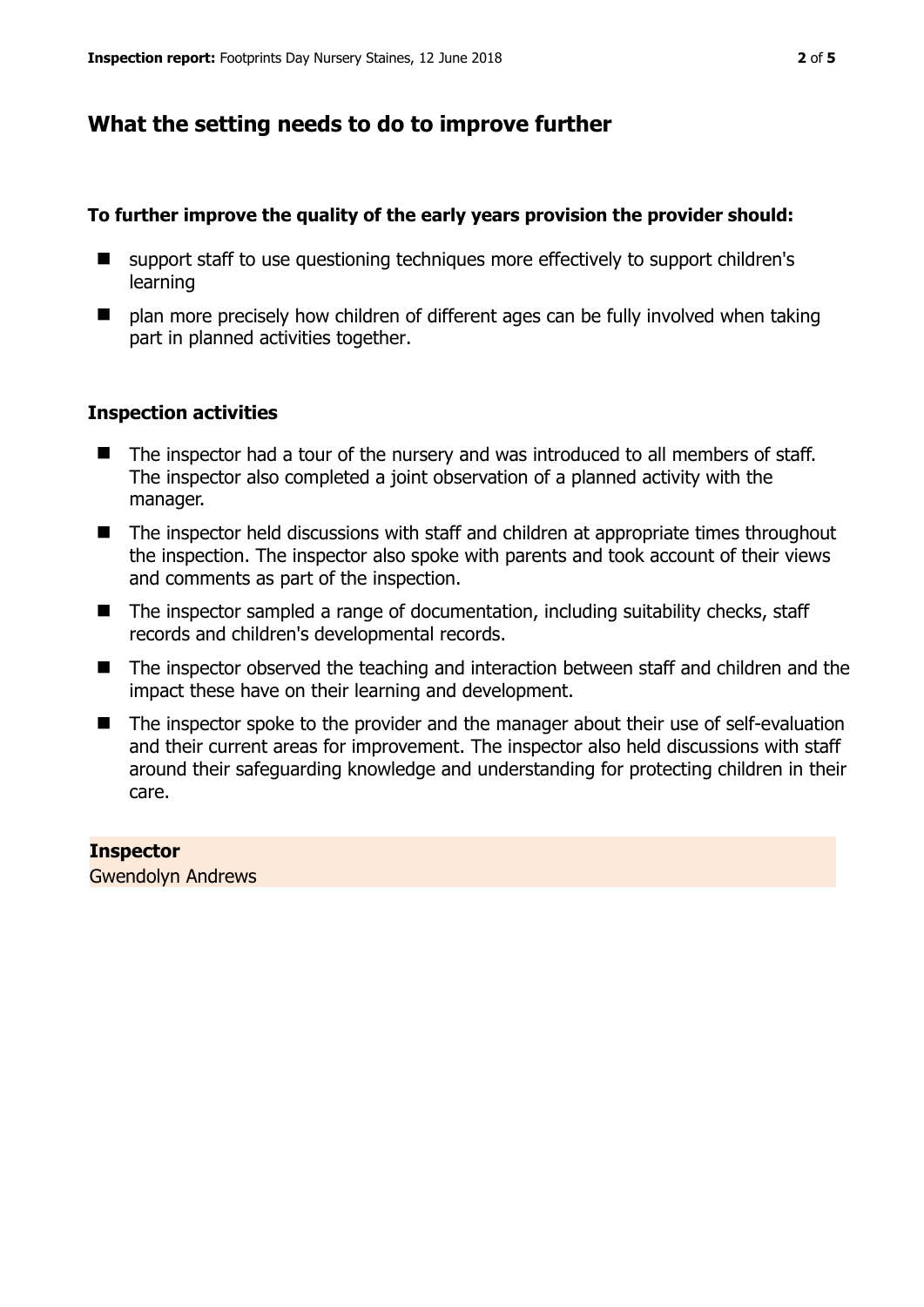# **Effectiveness of the leadership and management is good**

Safeguarding is effective. Staff are aware and vigilant in how they protect children in their care. They can confidently explain and recognise the signs of potential abuse and the procedures they would use to report concerns for a child's welfare. Leaders prioritise the professional development of the staff to continuously raise the quality of the care they provide. For instance, recent safeguarding training ensures that staff have the most up-todate knowledge and understanding. Recruitment processes are robust and thorough risk assessments are used and constantly reviewed to minimise risks. Leaders closely track and monitor children's progress to quickly identify any gaps in their learning.

# **Quality of teaching, learning and assessment is good**

Staff use a good system for observing and assessing children's progress. They use this information well to continually meet the changing needs of the children in their care. Staff work hard to provide a rich and varied environment to help children to freely explore and build on their own choices. For instance, children readily access the craft area where they use the abundance of resources. They build on their small physical skills when using patterned scissors to cut play dough. Staff help children to build on their early literacy skills. For instance, children learn to form simple letters in coloured sand. Staff help babies and young children to become inquisitive and expand on their growing communication and language skills. For example, they enjoy trying to catch the floating bubbles as the staff repeat simple words and sounds.

## **Personal development, behaviour and welfare are good**

Staff encourage and support children to become independent from an early age and to make healthy choices. For instance, children choose and serve their own breakfast and wash their own cup and bowl after they are finished. Staff help to promote children's physical well-being and to build their awareness of how their bodies move. For example, children like to make a bridge from large bricks outdoors and use their estimation skills to jump over spaces. Babies and very young children have opportunities to pull themselves up on strategically placed items to help them build on their balance.

## **Outcomes for children are good**

Children are engaged and interested in their learning. They display a growing awareness of sharing and playing well with others. All children make good progress from their starting points, including those who speak English as an additional language. Children use resources to help them build on their problem-solving skills. For instance, babies use pushand-pull toys and older children build small piece number jigsaws. Children are confident and curious. They are gaining the necessary skills for their future learning.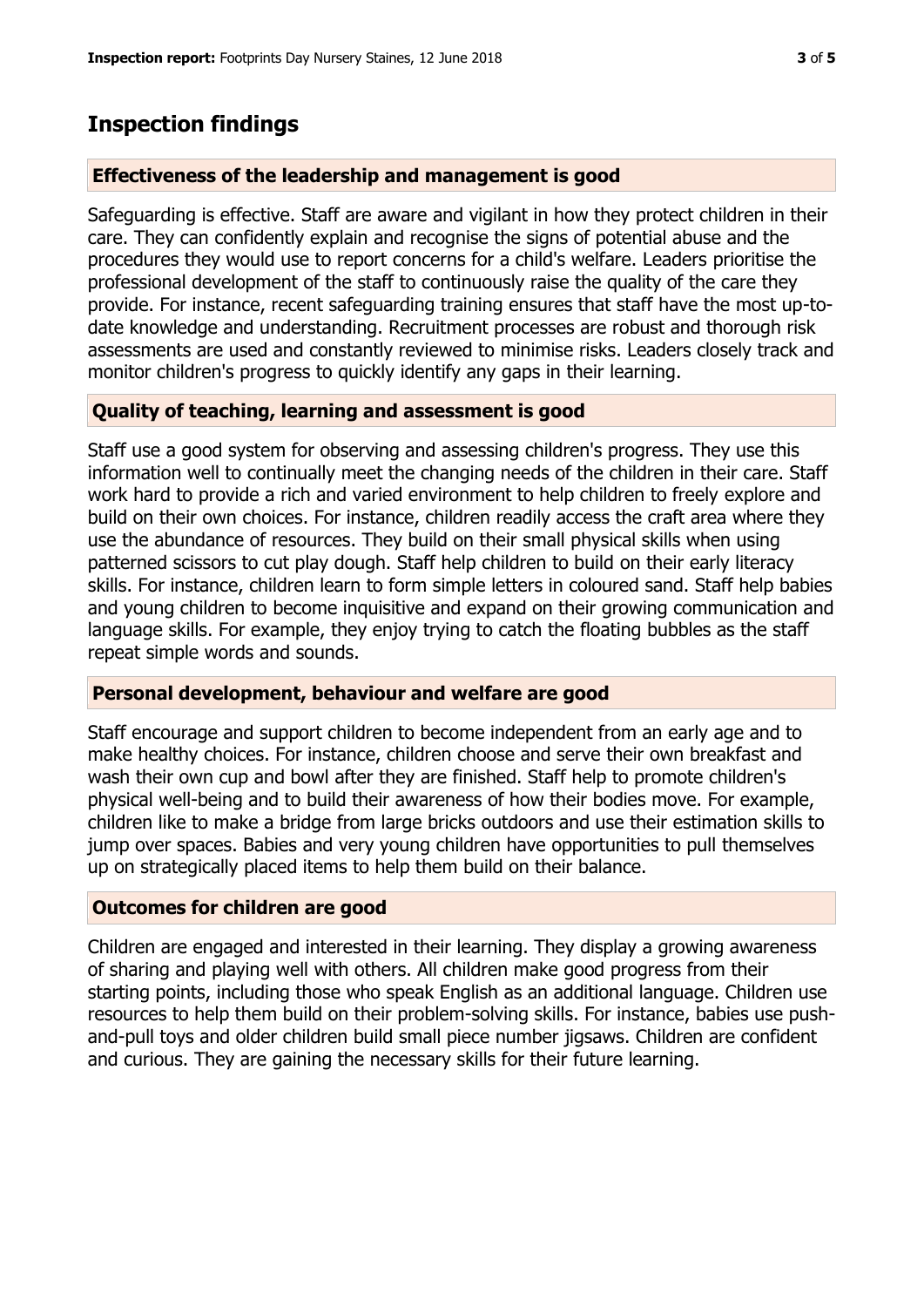# **Setting details**

| Unique reference number                             | EY548769                           |  |
|-----------------------------------------------------|------------------------------------|--|
| <b>Local authority</b>                              | Surrey                             |  |
| <b>Inspection number</b>                            | 1137624                            |  |
| <b>Type of provision</b>                            | Full-time provision                |  |
| Day care type                                       | Childcare - Non-Domestic           |  |
| <b>Registers</b>                                    | Early Years Register               |  |
| <b>Age range of children</b>                        | $1 - 3$                            |  |
| <b>Total number of places</b>                       | 70                                 |  |
| Number of children on roll                          | 14                                 |  |
| Name of registered person                           | Footprints Day Nursery Staines Ltd |  |
| <b>Registered person unique</b><br>reference number | RP548768                           |  |
| Date of previous inspection                         | Not applicable                     |  |
| <b>Telephone number</b>                             | 01784 464 316                      |  |

Footprints Day Nursery Staines operates from a Victorian building in Staines, Middlesex. The nursery receives funding for the provision of free early years education for children aged two, three and four years. The setting operates from 7.45am to 6pm from Monday to Friday throughout the year, excluding bank holidays and a week at Christmas. There are five members of staff who work directly with children. Of these, one holds a level 7 qualification, one holds a level 4 qualification, and one staff member holds a level 2 early years qualification.

This inspection was carried out by Ofsted under sections 49 and 50 of the Childcare Act 2006 on the quality and standards of provision that is registered on the Early Years Register. The registered person must ensure that this provision complies with the statutory framework for children's learning, development and care, known as the early years foundation stage.

Any complaints about the inspection or the report should be made following the procedures set out in the guidance 'Complaints procedure: raising concerns and making complaints about Ofsted', which is available from Ofsted's website: www.gov.uk/government/organisations/ofsted. If you would like Ofsted to send you a copy of the guidance, please telephone 0300 123 4234, or email enquiries@ofsted.gov.uk.